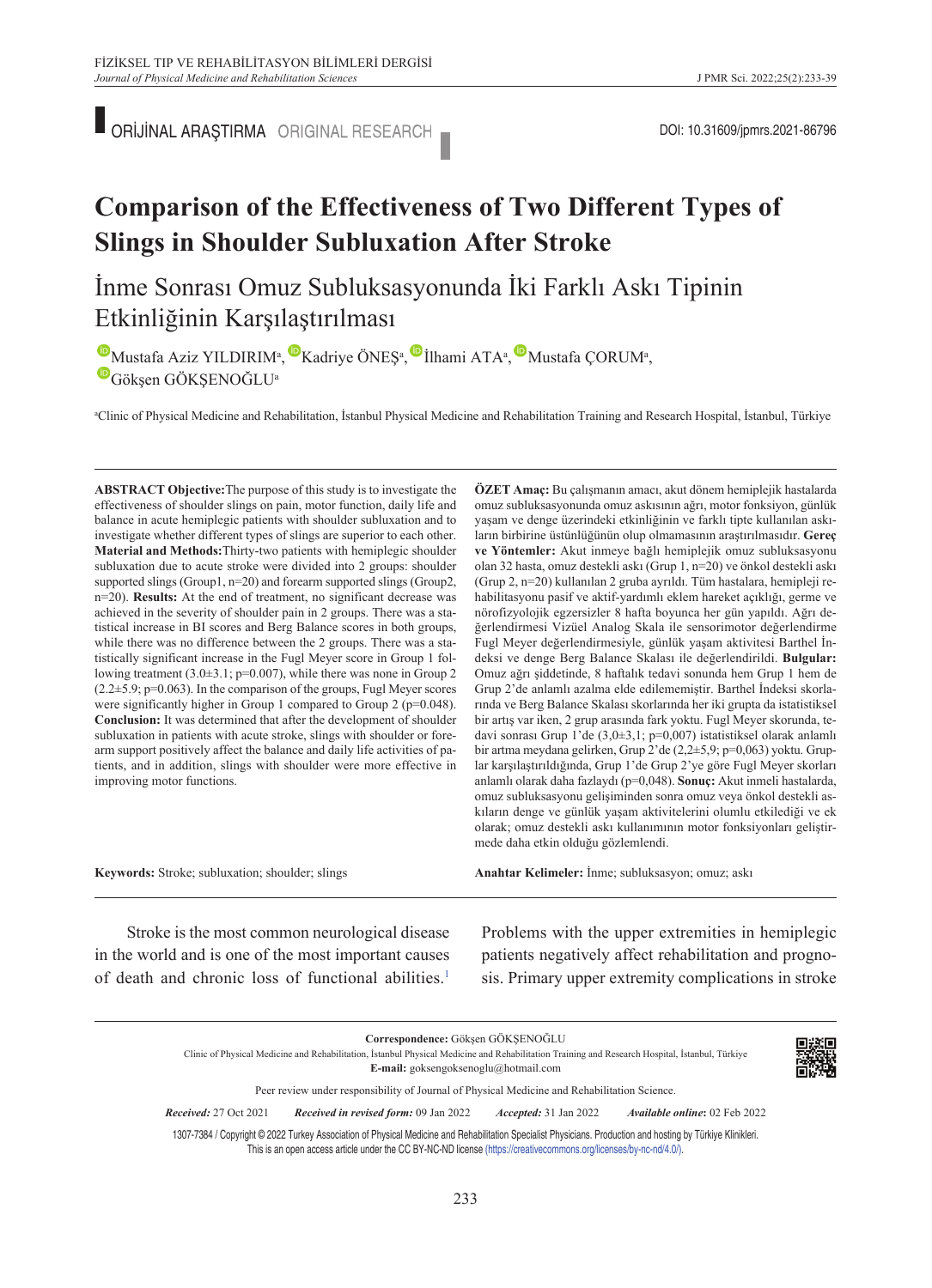are glenohumeral subluxation, compression syndrome, frozen shoulder, central pain, complex regional pain syndrome, brachial plexus injury, heterotopic ossification, and loss of movement in the joints of the shoulder, elbow, fingers due to spasticity and contracture. Glenohumeral subluxation is the most common complication in hemiplegic patients and occurs in 5-84% of patients.<sup>2</sup> Due to loss of muscle stability in the flask period, the scapula is rotated down, and the glenoid fossa passes from the oblique direction to the vertical direction, causing the lower subluxation of the humerus. Strong downward pulling of latissimus dorsi and rhomboid muscles in the spastic period leads to down-rotation and depression of the scapula. This, in turn, may change the slope of the glenoid fossa, leading to subluxation. Inferior subluxation is most common in hemiplegic patients. As a result of the disappearance of inferior support at the humeral head in inferior subluxation, the humerus shifts from the labrum of the glenoid fossa[.2-4](#page-6-0) Clinical and radiological methods are used in the diagnosis of glenohumeral subluxation. From a clinical perspective, the gap between the humeral head and the acromion is more pronounced than that of the solid side by palpation. Radiologically, graphs are performed and evaluated in an oblique position of 45º with the arm unsupported.

Positioning in flask period is important in order to prevent the development of glenohumeral subluxation. Shoulder should be positioned in abduction, external rotation, and elevation. The purpose of sling use is to support the weight of the upper limb, reposition the humeral head and prevent sudden uncontrolled movements of the paretic arm. However, sling use in shoulder subluxation after a stroke is controversial. There is no consensus on which sling is better with respect to shoulder subluxation based on conducted studies.<sup>5</sup> In a study by Brooke et al. in which different slings were compared, it was determined that forearm supported slings (Harris sling) forearm provided the best vertical correction in radiographic imaging techniques. It was shown that shoulder supported slings (Bobath sling) was less effective in distraction of the horizontal of the humeral joint.<sup>6</sup> Williams et al. compared the efficacy of Bobath axillary sling and Henderson shoulder loop,

which are 2 types of shoulder slings used in the treatment of shoulder subluxation in hemiparetic patients, and determined that there was no difference between the 2 orthoses in reducing the inferior subluxation of the shoulder[.7](#page-6-0)

In our study, we used 2 different types of sling with shoulder and forearm support for shoulder subluxation in stroke patients. The purpose of this study is to investigate the effectiveness of shoulder sling on pain, motor function, daily life and balance in acute hemiplegic patients and to investigate whether different types of sling used are superior to each other.

# **MATERIAL AND METHOD**

Eighty five patients between the age of 20 and 75 with hemiplegic shoulder subluxation were evaluated for the study, and 40 patients were included in the study. Thirty two patients completed the study. The study was designed as a prospective, randomized and controlled study. Shoulder subluxation was diagnosed by palpation, then evaluated by radiographic measurements in the sitting position with the plane of the scapula method (coronal plane up to 30 degrees).

During hospitalization, 2 different types of sling with shoulder or forearm support were used in addition to conservative treatment. The slings were put by a trained physiotherapist. Participants wore their devices during the active time of the day for a period of 8 weeks, but removed them at night or during the period of lying on their back. For compliance with therapy, the physiotherapist and family were informed about the procedure, and the patient's compliance was checked. A standard rehabilitation program was carried out for all patients. Hemiplegia rehabilitation passive and active-assistive range of motion, stretching, and neurophysiologic exercises were performed by all patients 60 minutes a day for 8 weeks.

Patients were assigned to 2 groups, shoulder supported slings (Group 1, n=20) and forearm supported slings (Group 2, n=20), by an investigator who was blinded to the study via randomization created by a computer software. Evaluation of the detailed physical examination results, evaluation of demo-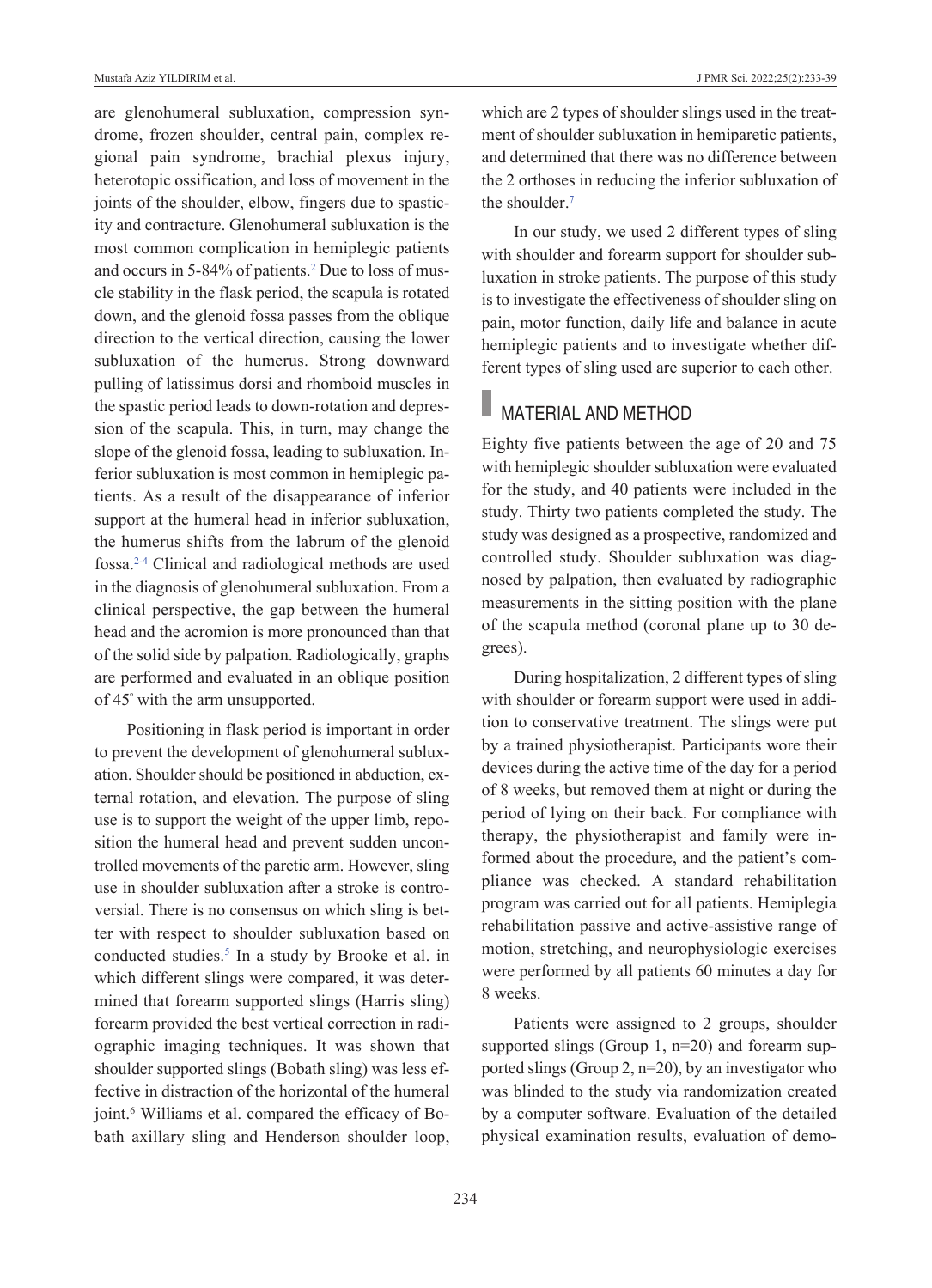graphic features such as age, gender, and etiology as well as evaluation of treatment results were performed by the physiatrist who was blind to randomization.

Patients were given written and oral information about the purpose, duration and methods of application of the study, and after receiving their approval, the "informed subject consent form" was signed. The study was approved by the Ethics Committee of Bakırköy Dr. Sadi Konuk Training and Research Hospital (date: January 8, 2018, no: 2018-01-18) and has been prepared in accordance with the Declaration of Helsinki principles.

#### **Criteria for inclusion in the study:**

- Acute patients who were independent and ambulatory prior to stroke and had their first stroke attack  $(<3$  months),

Mini-Mental Status Test score ≥24,

- Developing hemiplegia after stroke, standing independently for at least 2 minutes,

- Lower limb being in stage 4-5 according to the Brunnstrom approach (for ambulation and standard balance),

- Upper limb being in stage 1-2 according to the Brunnstrom approach,

- Spasticity 0-+according to Modified Ashworth Scale.

#### **Criteria for exclusion from the study:**

- Having a neurological history other than the diagnosis of hemiplegia (Parkinson's etc.),

- Having used shoulder slings and orthosis,

- Having a disease that can affect balance (cranial, etc.).

#### **INTERVENTION**

Shoulder supported sling is an 8-shaped sling and has an armrest and vertical sling system to support the axillary weight of the affected shoulder. One of the belts that make up the 8 shape circulates around the unaffected shoulder, and the 2 girths merge between the shoulders on the back.<sup>8</sup> This design ensures that the arm is free so that it can be used for everyday activities.

Forearm supported slings consist of a pad covering the elbow, a second pad on the wrist and hand, and adjustable slings extending from these pads to the connecting part on the back. With this sling, the shoulder is held in adduction and internal rotation.<sup>6</sup> The purpose of this type of slings is to indirectly immobilize and support the shoulder by supporting the forearm.

#### evaluatIon Parameters

#### Visual Analog Scale

In our study, a 10 cm line called Visual Analog Scale (VAS), a visual method for pain assessment, was used. On this line "0" refers to painlessness, and "10" refers to unbearable pain.<sup>9</sup> Shoulder pain of the patients was evaluated twice at the beginning and end of treatment.

### Barthel Index

The Barthel Index (BI) contains 10 items that assess daily life activities and mobility. It evaluates feeding, bathing, dressing, grooming, bowel and bladder continence, getting on and off the toilet, transfers (bed to chair and back), mobility (on level surfaces), ascending and descending stairs. A score is calculated based on whether the person has received help in performing these activities. 0-20 points mean totally dependent, 21- 61 points mean severely dependent, 62-90 points mean moderately dependent, 91-99 points mean slightly dependent, and 100 points mean fully independent.<sup>10</sup>

#### Fugl Meyer Assessment

The Fugl Meyer Assessment (FMA) is the first criterion for quantitatively evaluating sensorimotor recovery after stroke. It is based on the motor recovery stages of Twitchell and Brunnstrom. It consists of 5 parts: motor function (upper and lower extremities), sensory function, balance, joint range of motion and joint pain. The FMA for upper extremity (FMA-UE) section was used in our study. In the evaluation of the arm, reflex activity and synergy-dependent and synergy-independent movements are examined, and the total score is 36. In the evaluation of the wrist, the movements of the wrist in different positions of the shoulder and elbow, and complex movements of the wrist are examined, and the total score is 10. In the hand evaluation, flexion, extension and 5 different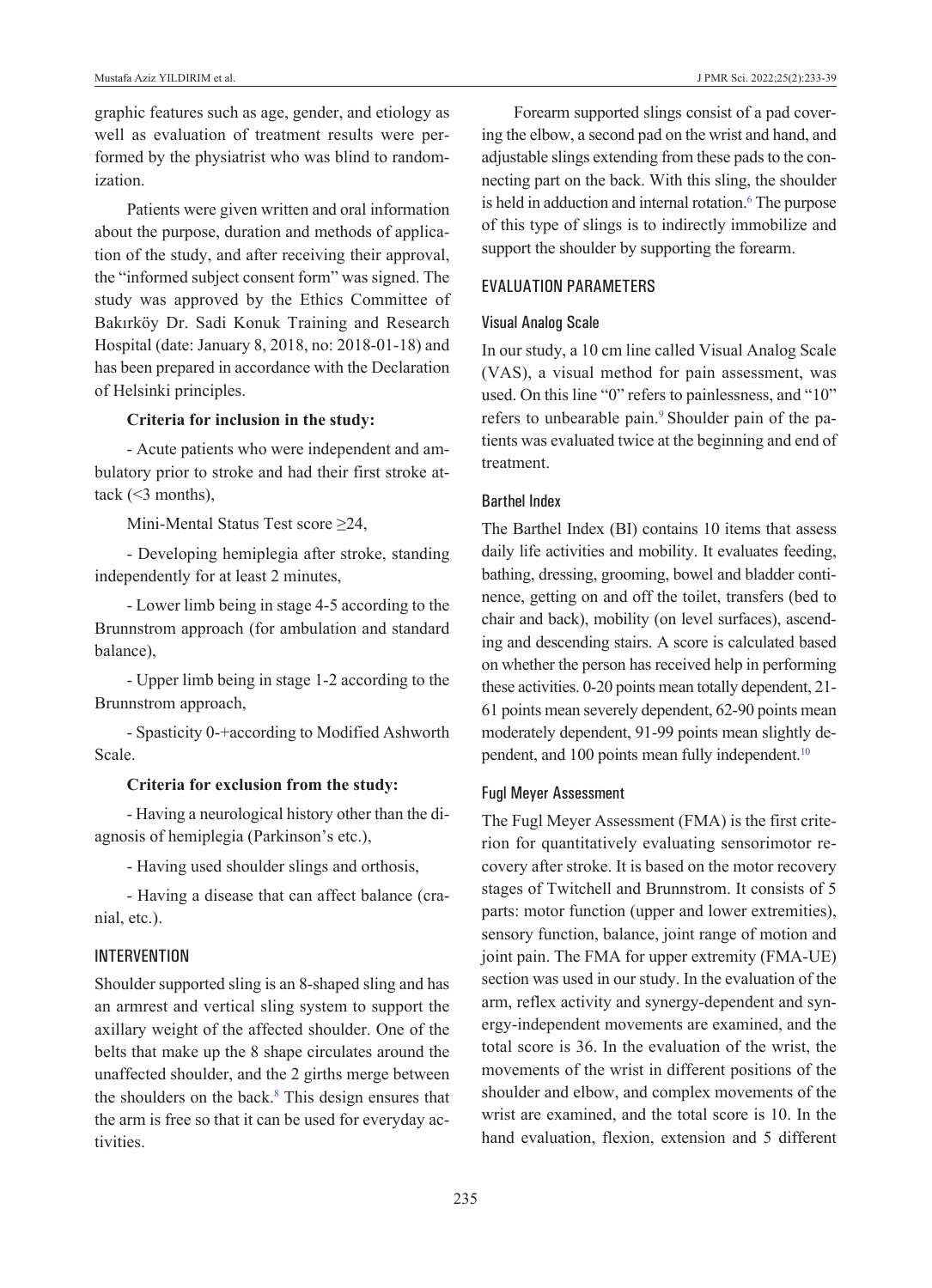types of grip are examined and total score is 14. In the evaluation of coordination and speed, tremor, velocity, and dysmetria are examined and the total score is 6. The highest score for the Fugl Meyer Motor Function Scale-UE is 66. Scores between 0 and 19 indicate severe upper extremity motor dysfunction, scores between 20 and 46 indicate moderate upper extremity motor dysfunction and scores between 47 and 66 indicate mild upper extremity motor dysfunction.<sup>11</sup>

#### Berg Balance Scale

Berg Balance Scale (BBS) is a scale that contains 14 directives and is scored between 0 and 4 points by observing the patient's performance for each directive. In cases where the patient cannot perform activity at all, 0 point is given, while 4 points are given when the patient independently completes the activity. The highest score is 56. 0-20 points indicate an impairment in balance, 21-40 points indicate the presence of an acceptable balance and 41-56 points indicate the presence of a good balance. It takes between 10 and 20 minutes to complete the scale.<sup>12</sup>

#### STATISTICAL ANALYSIS

SPSS software (Version 22.0, IBM Corp., Armonk, NY, USA) was used in the analysis. The descriptive statistics of the data were expressed by mean values for continuous variables and standard deviation and counts and percentage for categorical variables. Mann-Whitney U test and chi-squared test were used in the analysis of qualitative independent data. The Shapiro-Wilk test was used to analyze the normal distribution of quantitative variables. Wilcoxon signedrank test was conducted to assess intra-group changes. In addition, the Mann-Whitney U test was used to compare group differences at each time point. The level of significance was determined as  $p<0.05$ .

# RESULTS

### PartIcIPant characterIstIcs

The demographic and clinical characteristics of the patients are summarized in [Table 1.](#page-6-0) The last sample size consisted of 32 (Group 1,  $n=15$ ; Group 2,  $n=17$ ) patients. Eight patients were excluded from the last analysis due to unwillingness to participate. There was no significant difference between the 2 groups in the initial evaluation in terms of demographic and clinical characteristics of the patients and all evaluation criteria (p>0.05).

#### **OUTCOMES**

At the end of 8-week treatment, no significant decrease was achieved in the severity of shoulder pain in either Group 1 or Group 2  $(0.1 \pm 1.3; \text{p=0.914}, 0.4\pm2.0$ ; p= $0.382$ , respectively). Furthermore, there was no significant difference between groups in terms of VAS scores ( $p=0.124$ ) [\(Table 2\)](#page-4-0).

| <b>TABLE 1:</b> Demographic and clinical features of patients. |                           |                    |          |  |  |  |
|----------------------------------------------------------------|---------------------------|--------------------|----------|--|--|--|
| <b>Characteristics</b>                                         | Group 1 (n=15)            | Group 2 (n=17)     | p values |  |  |  |
|                                                                | Mean $\pm$ SD or n $(\%)$ | Mean±SD or n (%)   |          |  |  |  |
| Age (years)                                                    | $66.9 \pm 11.2$           | 68.0±9.5           | 0.766    |  |  |  |
| Sex, female/male                                               | 7 (46.7)/8 (53.3)         | 6 (35.3)/11 (64.7) | 0.720    |  |  |  |
| Hemiplegic side, right/left                                    | 4 (26.7)/11 (73.3)        | 6 (35.3)/11 (64.7) | 0.712    |  |  |  |
| Dominant extremity, right/left                                 | 13 (86.7)/2 (13.3)        | 16 (94.1)/1 (5.9)  | 0.589    |  |  |  |
| Etiology                                                       |                           |                    |          |  |  |  |
| Ischemic                                                       | 10(66.7)                  | 14 (82.4)          | 0.423    |  |  |  |
| Hemorrhagic                                                    | 5(33.3)                   | 3(17.6)            |          |  |  |  |
| Brunnstrom (proximal)                                          |                           |                    |          |  |  |  |
| Stage 1                                                        | 12(80.0)                  | 10(58.8)           | 0.265    |  |  |  |
| Stage 2                                                        | 3(20.0)                   | 7(41.2)            |          |  |  |  |
| Mini-Mental Status Test                                        | $22.3 \pm 3.7$            | $21.6 + 4.4$       | 0.602    |  |  |  |

SD: Standard deviation. Means (SD) is given for continuous variables; n (%) is given for categorical data. p values for continuous variables were calculated using Mann-Whitney U test; p values for categorical data were calculated using chi-squared test.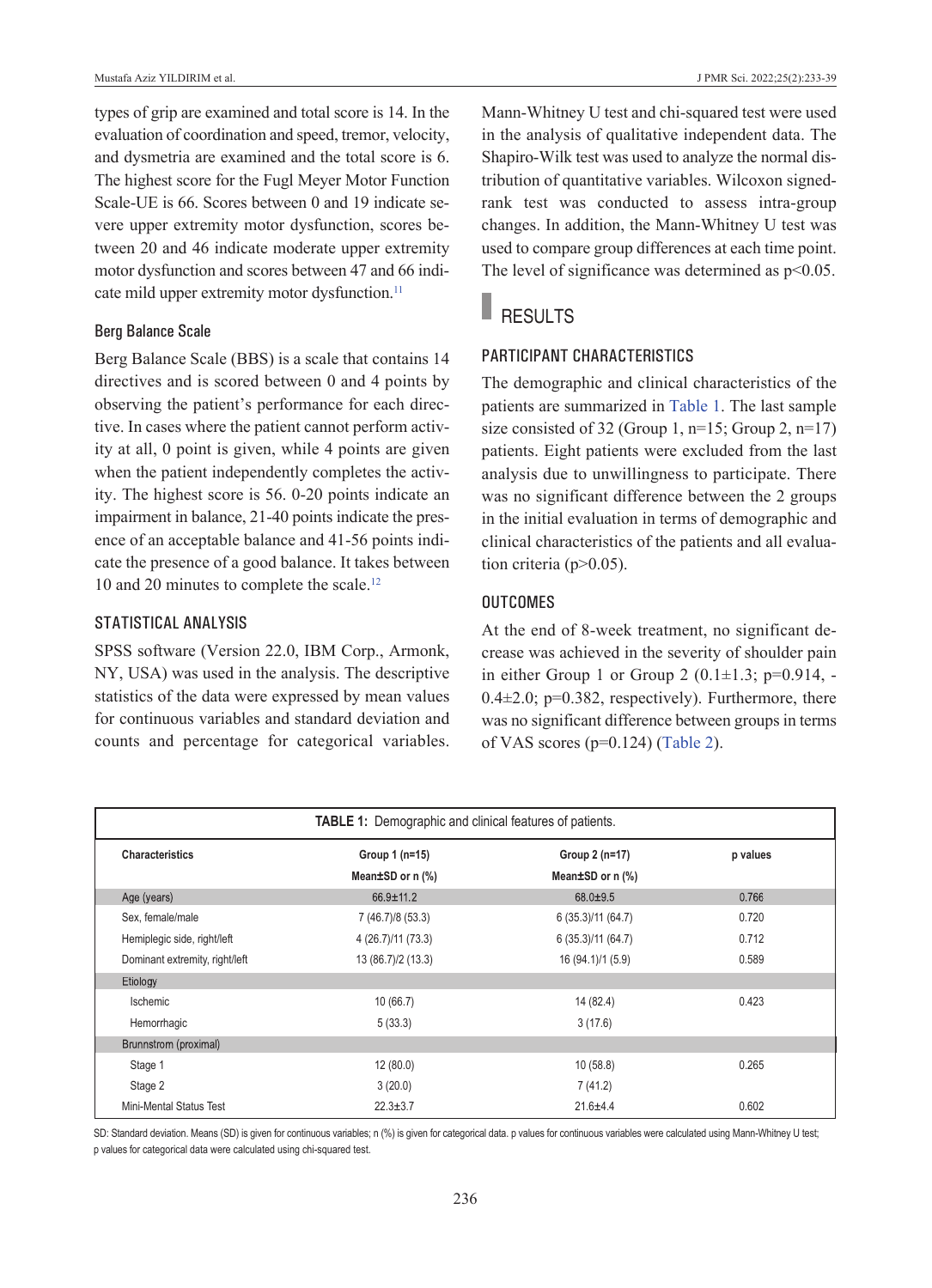| <b>TABLE 2:</b> Within-and between-group changes of outcome measures in both groups. |         |                 |                 |                            |          |  |  |
|--------------------------------------------------------------------------------------|---------|-----------------|-----------------|----------------------------|----------|--|--|
|                                                                                      |         | Mean±SD         | Within-group    | Between-groups             |          |  |  |
| <b>Outcome measures</b>                                                              |         | <b>Baseline</b> | 8-week          | Mean±SD p values           | p values |  |  |
| VAS, 0-10                                                                            | Group 1 | $3.2 \pm 2.6$   | $3.3 \pm 2.0$   | $-0.1 \pm 1.3$ ; p=0.914   | 0.124    |  |  |
|                                                                                      | Group 2 | $3.9 \pm 2.7$   | $3.4 \pm 1.9$   | $0.4 \pm 2.0$ ; p=0.382    |          |  |  |
| Barthel Index, 0-100                                                                 | Group 1 | $29.3 \pm 15.6$ | $37.3 \pm 16.4$ | $-8.0 \pm 8.4$ ; p=0.007*  | 0.984    |  |  |
|                                                                                      | Group 2 | $22.6 \pm 21.2$ | $31.5 \pm 24.9$ | $-8.8 \pm 12.2$ ; p=0.001* |          |  |  |
| Fugl-Meyer Assessment, 0-66                                                          | Group 1 | $4.4 \pm 6.5$   | $7.4 \pm 6.7$   | $-3.0\pm3.1$ ; p=0.007*    | $0.048*$ |  |  |
|                                                                                      | Group 2 | $8.4 \pm 10.3$  | $10.6 \pm 10.3$ | $-2.2 \pm 5.9$ ; p=0.063   |          |  |  |
| Berg Balance Scale, 0-56                                                             | Group 1 | $6.9 + 6.9$     | $12.2 + 7.3$    | $-5.3 \pm 2.6$ ; p=0.001*  | 0.153    |  |  |
|                                                                                      | Group 2 | $8.9 \pm 11.4$  | $14.8 \pm 15.1$ | $-5.8 \pm 8.7$ ; p=0.001*  |          |  |  |

VAS: Visual Analog Scale; SD: Standard deviation. p values for within-group comparisons were calculated using Wilcoxon signed-rank test; p values for between-group comparisons were calculated using Mann-Whitney U test. \*p<0.05.

As shown in [Table 2,](#page-4-0) after 8-week treatment, there was a statistical increase in BI scores  $(p=0.984)$ in both Group 1 (8.0 $\pm$ 8.4; p=0.007) and Group 2  $(8.8\pm12.2; p=0.001)$  without any significant difference between the 2 groups.

There was a statistically significant increase in the FMA score in Group 1 following treatment  $(3.0\pm3.1; p=0.007)$ , while there was none in Group 2  $(2.2\pm 5.9; p=0.063)$ . In the comparison of the groups, FMA scores were significantly higher in Group 1 compared to Group 2 (p=0.048) [\(Table 2\)](#page-4-0).

There was a statistically significant increase in BBS score at the end of treatment in both Group 1 and Group 2 (5.3±2.6; p=0.001, 5.8±8.7; p=0.001, respectively). However, there was no statistically significant difference in the group comparison  $(p=0.153)$ [\(Table 2\)](#page-4-0).

## **DISCUSSION**

According to the results of the study which investigated the effectiveness of 2 different slings used during shoulder subluxation in patients with stroke, while neither sling had a significant effect on reducing shoulder pain, there was a statistically significant increase in daily life and balance. It was determined that only shoulder supported slings had an effect on motor functional development. In the intergroup comparison, shoulder supported slings provided a statistically more significant increase in motor functional development compared to forearm supported <span id="page-4-0"></span>slings. There was no difference between the 2 slings in terms of their effectiveness on pain, balance and daily life activity.

Glenohumeral subluxation, a cause of shoulder pain, occurs in patients where joint stabilization is impaired. Normal shoulder joint position is disturbed due to loss of strength, paralysis, loss of tonus and proprioceptive losses in the muscles after a stroke. Abnormal muscle tone in the spasticity period leads to poor scapular position and restricted movement. The risk of complications should be minimized by precautions to be taken at an early stage. Although the relationship between subluxation and hemiplegic shoulder pain remains unclear, shoulder slings are widely used to correct this subluxation. $6,7,13$ Positioning is of great importance in the flask period.<sup>14</sup> In a meta-analysis conducted by Ada et al. on the effectiveness of supporting devices in the treatment of hemiplegic shoulder subluxation, no effect on pain was demonstrated which was similar to our study.<sup>15</sup> Similarly, in the recent randomized, controlled study by Van Bladel et al. conducted with patients with hemiplegic shoulder subluxation, patients were divided into 3 groups: those who did not use any sling, those who used slings with shoulder support (Shoulderlift Brace (VIGO, Wetteren, Belgium) and those who used slings with forearm support [Actimove® sling (BSN Medical SA-NV, Leuven, Belgium)]. At the end of sling use for 6 weeks, there was no significant difference between groups in terms of pain change[.16](#page-6-0) In addition, a study of Hesse et al. reported that shoulder slings improved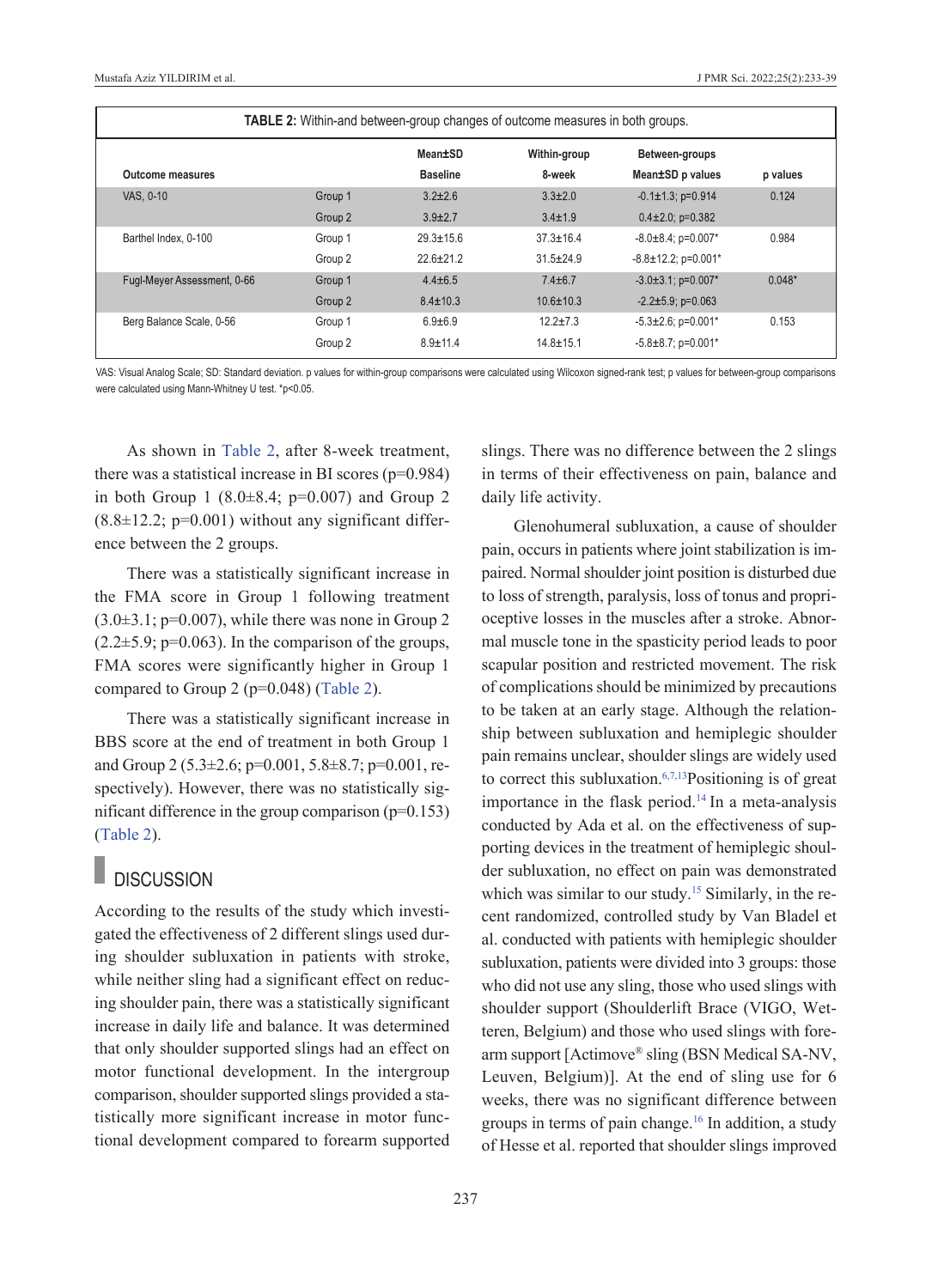the quality of walking, fixed the humeral head better, facilitated performance activities, but did not reduce pain, which was similar to our study[.17](#page-6-0) In the studies, absence of pain reduction after sling use, restriction of shoulder joint range of motion, risk that elbow flexor spasticity may increase, and discomfort and unpleasant odor may be the reasons limiting orthosis use. Contrary to this, Hartwig et al. reported that functional shoulder orthosis [Neuro-Lux (Sporlastic GmbH, Nürtingen, Germany)] helped reduce the development of clinical symptoms of shoulder-hand syndrome in subacute stroke patients.<sup>18</sup> We believe that the significant improvement in the aforementioned study depends on the evaluation method used which was different from our study.

In hemiplegic patients, the group which has the biggest risk of falling is the one with dysfunction of the upper extremities[.19](#page-6-0) Our study included patients with upper extremity dysfunction in order to determine the effects of the slings on the balance. A study conducted with 31 hemiplegic patients evaluated the patients by walking analysis that have slings with forearm support and those without slings. All patients walked at their own pace, on a 10-meter track with shoulder slings and without slings. At the end of the study, it is shown that the stepping phase was prolonged, walking speed and weight transfer to the paretic side increased, while the deviation in the center of gravity decreased. It is noted that the shoulder sling helped postural adaptation with the feedback mechanism and thus reminded the patient of their arm[.20](#page-6-0) Acar et al. conducted a study with 26 hemiplegic patients and evaluated the balance of the patients statically with Kinesthetic Ability Trainer (KAT) 3000 (KAT 3000, Med-Fit Systems Inc., Fallbrook, CA, USA) device and functionally with BBS and functional reach (FR) with and without slings. The average of the measurements made with the KAT device with slings yielded better results compared to the average of the measurements made without slings. The difference was statistically significant. BBS and FR test measurements with slings yielded better results compared measurements without slings, and the difference was statistically significant.<sup>21</sup> Şahin et al. conducted a study with 23 hemiplegic patients and evaluated the balance of the patients using BBS and KAT with and without slings. The positive effect of slings with forearm support on balance was shown in early stages and especially in patients with lower Brunnstrom stage.<sup>22</sup> Our patients' BBS measurements were in the medium-high risk group. In our study, both shoulder slings had positive effects on balance.

Another factor that may be associated with glenohumeral subluxation is the motor function of the upper limb. Functional improvement accompanied by increased muscle strength, ensures a decrease in the risk of subluxation[.23](#page-6-0) Functional improvement is also accompanied by the recovery of sensory and proprioceptive stimulation, strengthening the autocontrol mechanisms related to the upper extremity of a person.<sup>24</sup> In our study, the most prominent change in terms of the effectiveness of 2 shoulder slings was in Fugl Meyer scores. While there was a statistically significant change in patients with slings with shoulder support, there was no significant change in those who used slings with forearm support. In the aforementioned study by Van Bladel et al. in patients with hemiplegic shoulder subluxation group, there was a significant increase in Fugl Meyer scores in the group using shoulder supported slings and the control group with no sling use compared to the group using slings with forearm support. In this study, similar to our study, there was an increase in motor functional status when shoulder movements were not restricted.<sup>16</sup>

Our study showed a significant improvement in our patients using both types of sling based on our assessments for daily life activities at the end of 8 weeks of rehabilitation period. We believe that the exercises for the 2 groups and patients being in the recovery process contribute significantly to this. In a study by Ada et al. on 46 patients suffering from acute stroke with the risk of shoulder subluxation, experimental group Lap-tray while sitting and triangular sling while standing and control group using hemi-sling while sitting and standing were compared. As a result, there was no significant difference in subluxation and activity limitation in 2 groups[.25](#page-6-0)

Limitations of our study are the small number of patients, lack of long-term follow-up and lack of a control group.